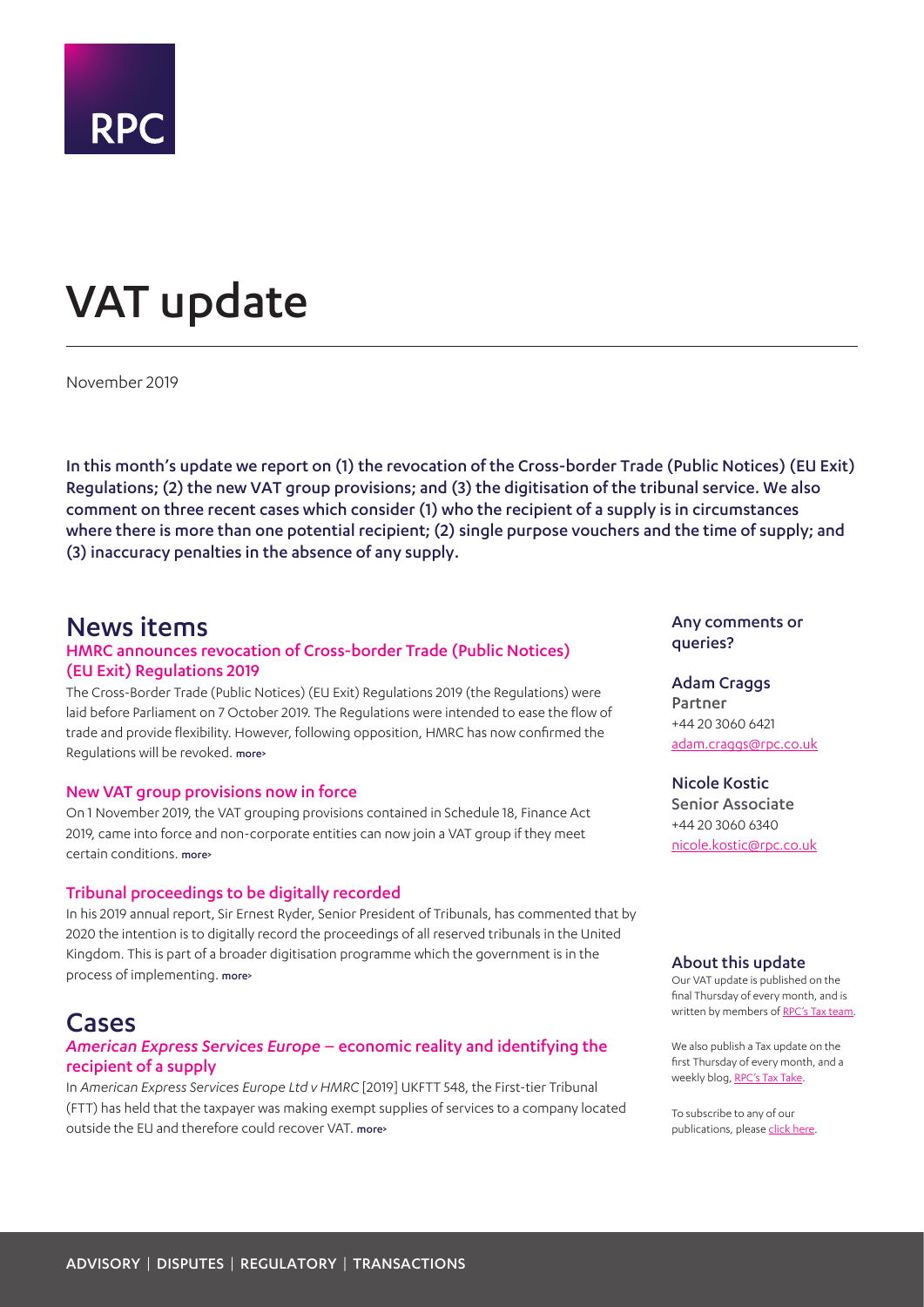## *Lunar Missions* – single purpose vouchers and time of supply

In *Lunar Missions Ltd v HMRC* [2019] UKUT 298 (TCC), the Upper Tribunal (UT) has held that a company which had offered rewards in the form of "single purpose vouchers", within the meaning of paragraph 7A, Schedule 10A, Value Added Tax Act 1994, to supporters of its crowd-funded project had made a taxable supply for VAT purposes when the vouchers were issued. [more>](#page-6-0)

## *Donnelly* – no inaccuracy penalty if input VAT claimed for non-existent supplies

In *Laurence Donnelly v HMRC* [2019] UKFTT 655 (TC), the FTT has held that no inaccuracy penalties were due for over-claimed input VAT as there had been no supply and therefore the over-declaration of output VAT meant that the potential lost revenue was nil. more>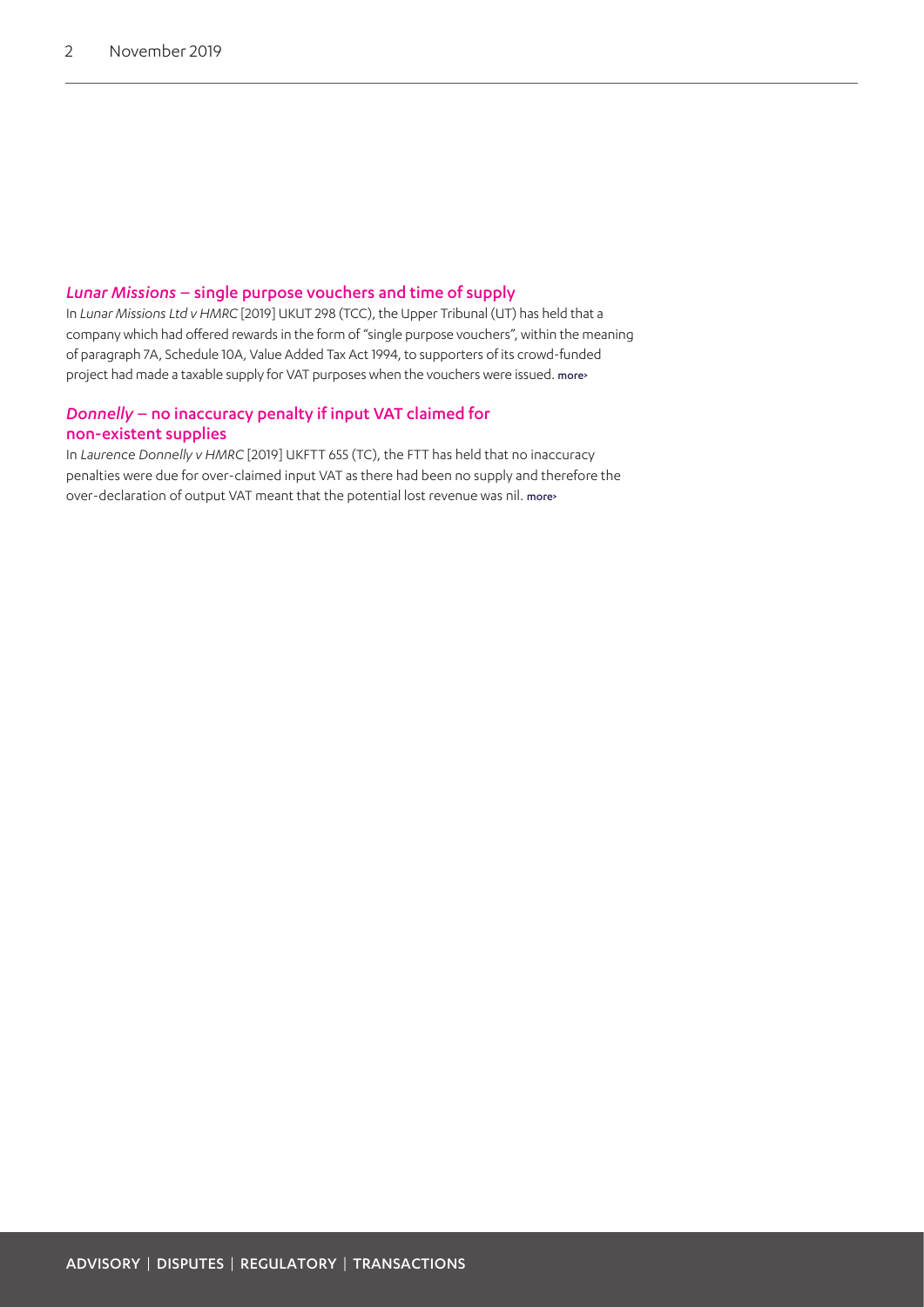# News items

# HMRC announces revocation of Cross-border Trade (Public Notices) (EU Exit) Regulations 2019

The Cross-Border Trade (Public Notices) (EU Exit) Regulations 2019 (the Regulations) were laid before Parliament on 7 October 2019. The Regulations were intended to ease the flow of trade and provide flexibility. However, following opposition, HMRC has now confirmed the Regulations will be revoked.

Public Law Project (PLP) wrote a letter before action to HM Treasury (HMT), HMRC and other interested parties on 9 October 2019, detailing a proposed claim for judicial review of the Regulations. There was unease about the nature of the powers the Regulations conferred on HMT and it was claimed that they were ultra vires.

HMRC did not respond in detail, or accept PLP's claims, but confirmed on 17 October 2019, in a letter to PLP, that it would treat the Regulations as revoked with immediate effect.

It is expected that HMRC and HMT will now consult on alternative rules to bridge any post-Brexit gap in trade, although the form they will take remains to be seen.

HMRC's response to PLP can be viewed [here.](https://publiclawproject.org.uk/wp-content/uploads/2019/10/HMRC-response-to-PLP-Pre-Action-Protocol-191016.pdf)

#### [Back to contents>](#page-0-0)

#### <span id="page-2-0"></span>New VAT group provisions now in force

On 1 November 2019, the VAT grouping provisions contained in Schedule 18, Finance Act 2019, came into force and non-corporate entities can now join a VAT group if they meet certain conditions.

Sections 43 and 43AZA, Value Added Tax Act 1994, have been amended so that certain individuals and partnerships controlling "UK bodies corporate" can be part of a VAT group with those bodies corporate. Section 43AZA specifies the test that applies when determining whether an individual or partnership controls a UK body corporate.

These amendments have been made following the judgment of the Court of Justice of the European Union in *Larentia + Minerva and Marenave* (C-108/14 and C-109/14).

HMRC guidance has not yet been issued in relation to the new rules and it is anticipated that VAT Notice 700/2 will be updated shortly.

The Regulations appointing 1 November 2019 as the day on which the changes came into force can be viewed [here.](http://www.legislation.gov.uk/uksi/2019/1348/pdfs/uksi_20191348_en.pdf)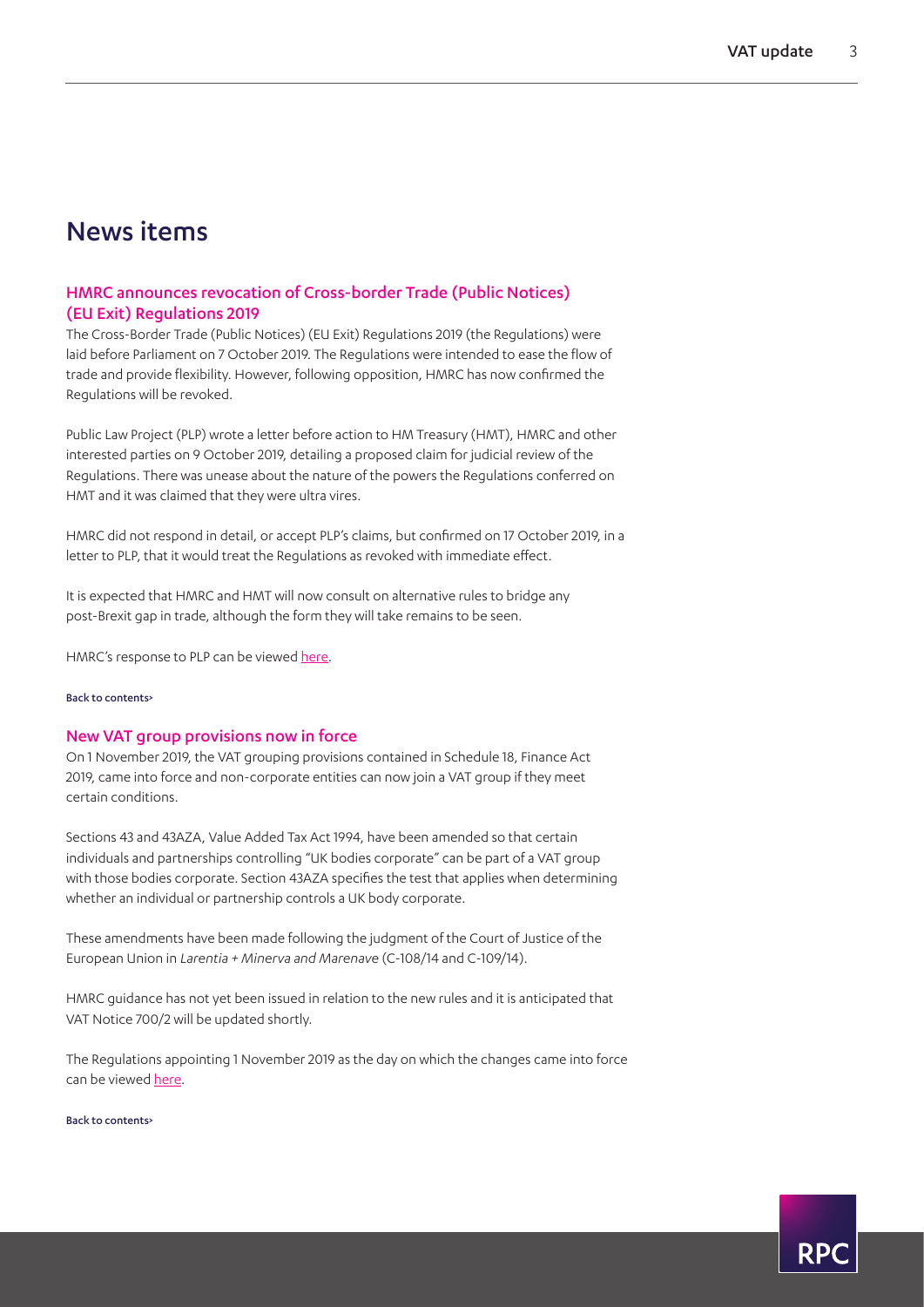# <span id="page-3-0"></span>Tribunal proceedings to be digitally recorded

In his 2019 annual report, Sir Ernest Ryder, Senior President of Tribunals, has commented that by 2020 the intention is to digitally record the proceedings of all reserved tribunals in the United Kingdom. This is part of a broader digitisation programme which the government is in the process of implementing.

The recording of tribunal proceedings is to be welcomed and will bring the tribunal system in line with the court system. Such recordings will avoid the need for the parties to pay for independent transcribers.

The annual report can be viewed [here.](https://www.judiciary.uk/wp-content/uploads/2019/10/6.5845_The-Senior-President-of-Tribunals-Annual-Report-2019_Print_NoCrops.pdf)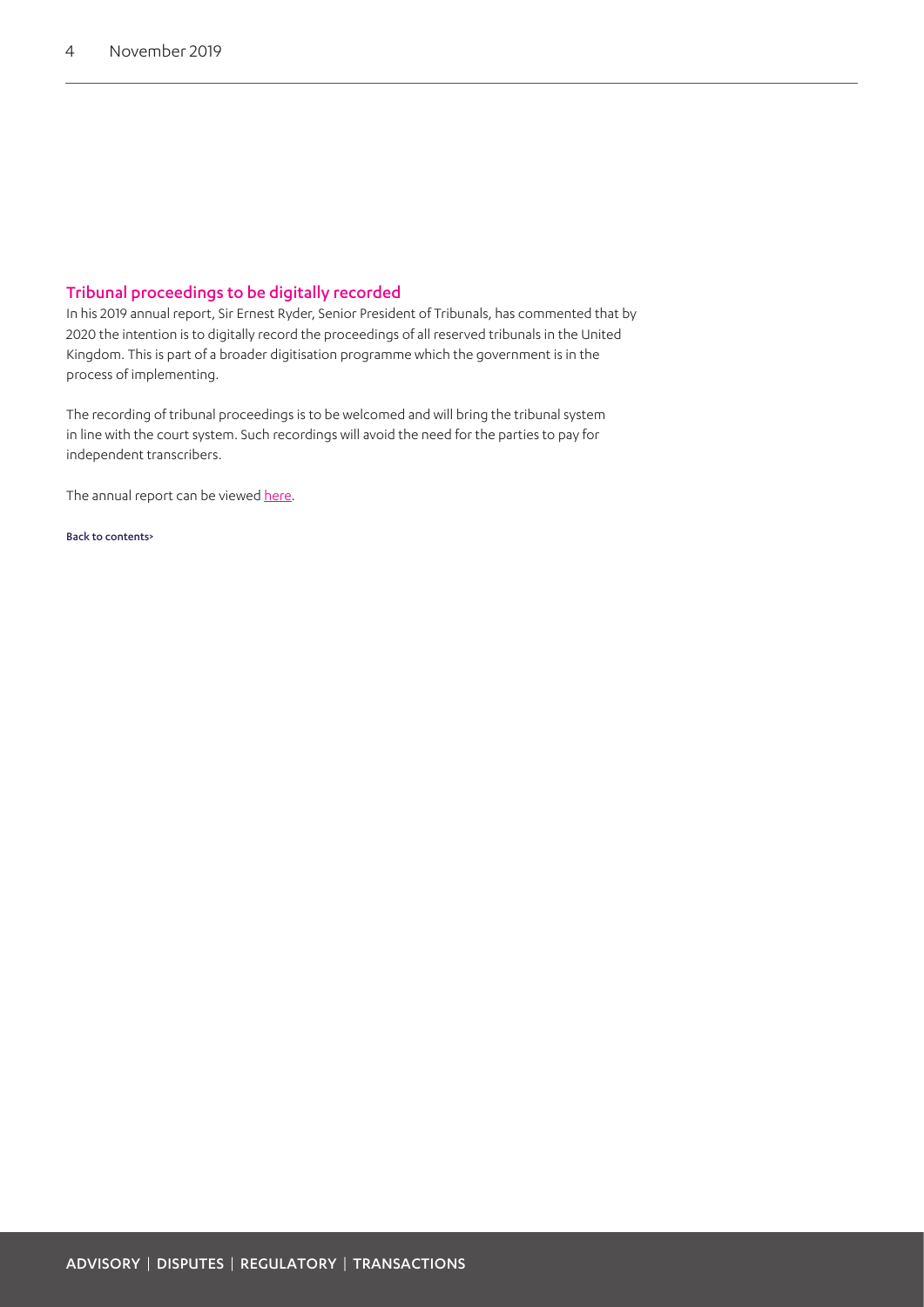# Cases

# <span id="page-4-0"></span>*American Express Services Europe* – economic reality and identifying the recipient of a supply

In *American Express Services Europe Ltd v HMRC* [2019] UKFTT 548, the First-tier Tribunal (FTT) has held that the taxpayer was making exempt supplies of services to a company located outside the EU and therefore could recover VAT.

#### Background

American Express Services Europe Ltd (AESEL) is a card issuer. In that role it made supplies of payment services. There was no dispute that AESEL supplied the payment services to another member of the Amex Group, but the parties disagreed about which one of two other members of the Amex Group received the services supplied by AESEL.

In a typical card transaction the following steps took place:

- 1. a card member who wishes to pay for goods or services presents a card to the merchant. The data is entered into the merchant's payment system using a point-of-sale (POS) terminal/ software or an e-commerce website
- 2. the card and transaction data are sent electronically by the POS terminal to the acquirer, American Express Payment Services Ltd (AEPSL), which passes the data through the payments system for processing
- 3. AEPSL sends the data to the payment card network operator, American Express Travel Related Services Company Inc (TRSCo), which forwards it to the issuer, AESEL, for authorisation
- 4. TRSCo's systems carry out the authorisation process according to pre-set criteria and then send the relevant data back to the issuer, AESEL, and acquirer, AEPSL
- 5. AESEL checks that the card is legitimate, has not been reported lost or stolen and that the account has the appropriate amount of credit/funds available to pay for the transaction
- 6. once the checks have been carried out satisfactorily, AESEL generates an authorisation code and sends it to TRSCo. By sending the authorisation code, AESEL confirms that it will fund the cardmember's purchase provided the merchant and AEPSL follow the card scheme rules
- 7. TRSCo sends the authorisation code to AEPSL
- 8. AEPSL sends the authorisation code to the merchant
- 9. the merchant concludes the transaction with the cardmember
- 10.the merchant's POS system sends the data for the completed transaction to AEPSL
- 11. AEPSL forwards the transaction data to TRSCo
- 12. TRSCo forwards the transaction data to AESEL which updates the cardmember's account with the amount of the purchase
- 13. AESEL pays an amount equal to the cardmember's expenditure to, or to the order of, TRSCo and, in return, receives a fee (the billing credit)
- 14.TRSCo pays or credits an amount equal to the cardmember's expenditure to AEPSL and, in return, receives a fee (the billing debit)
- 15. AEPSL pays an amount equal to the cardmember's expenditure to the merchant and, in return, is paid a fee by the merchant
- 16.AESEL sends a monthly statement to the cardmember which includes all expenditure plus any fee and/or interest chargeable for the relevant month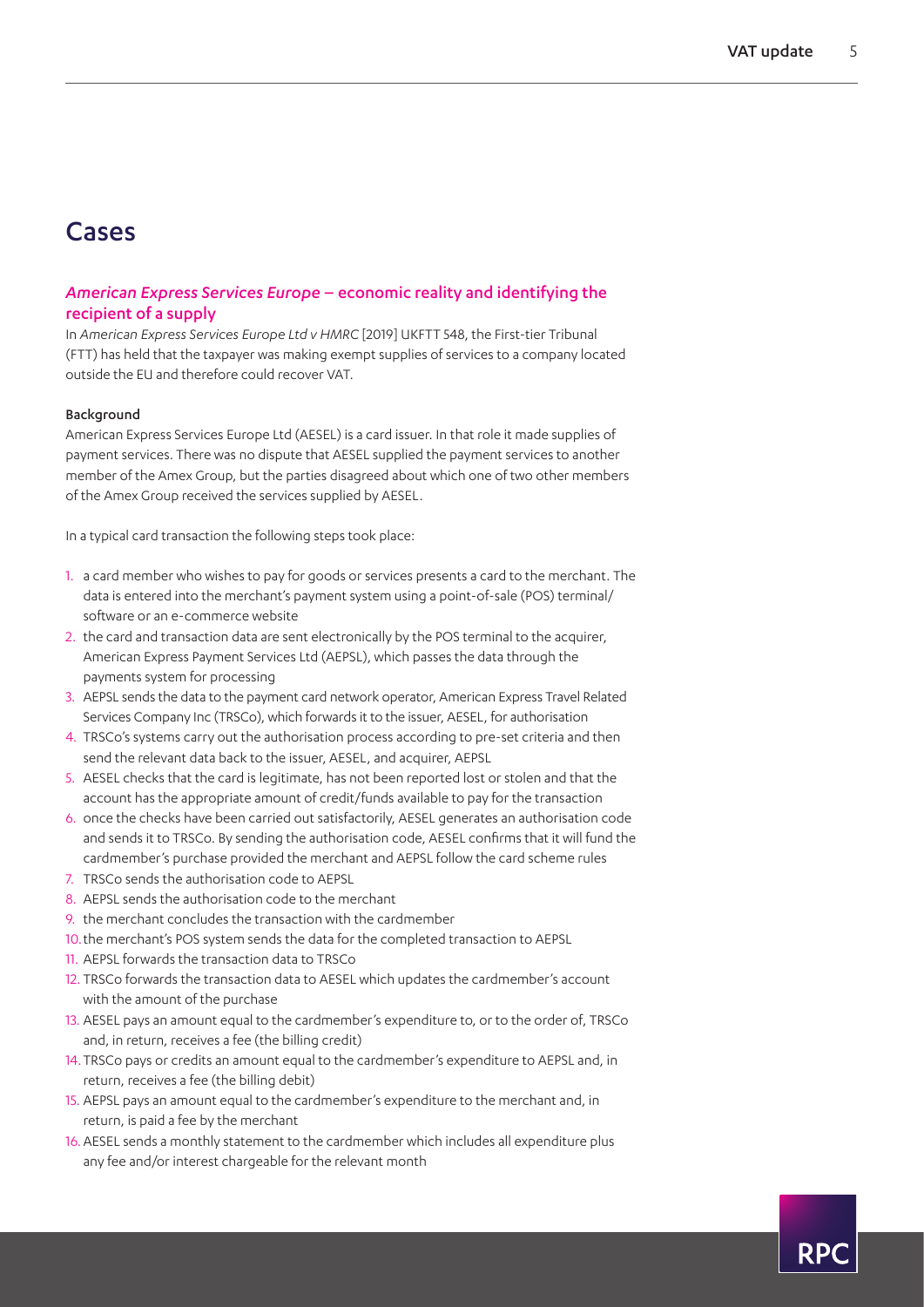17. the cardmember pays the amount shown as payable on the monthly statement to AESEL.

The parties differed in their analysis of the relevant contracts and reached different conclusions about which entity received the supplies of payment services. AESEL considered that it supplied the payment services to TRSCo, which was established outside the EU so that it could claim input tax. HMRC's view was that AESEL made exempt supplies of payment services to AEPSL, which was established in the EU so that no input recovery was possible.

#### FTT decision

The appeal was allowed.

HMRC's relied primarily on the words "on behalf of the Acquirer" in the Card Issuer Agreement. They argued that this meant AESEL should be regarded as making supplies to AEPSL. The FTT disagreed. In the view of the FTT, when read in context, the meaning of those words was plain and described the fulfilment of a service that TRSCo provided to AEPSL, namely, the service of processing and presenting charges. Accordingly, the FTT concluded that the correct contractual analysis was that AESEL made supplies of payment services to TRSCo.

The FTT then considered whether the contractual position corresponded with the economic and commercial reality of the transactions. In reaching a decision on this point, the FTT referred to *HMRC v Loyalty Management UK Ltd, Baxi Group Ltd v HMRC* Joined cases C-53/09 and C-55/09, and *HMRC v Newey* Case C-653/11, which provide guidance on the meaning of the phrase "economic and commercial reality". In the view of the FTT, the fact there were issuers and acquirers not under the control of TRSCo was a relevant factor and this suggested the contractual arrangements were genuinely commercial. The disparity in the level of consideration obtained by AESEL and TRSCo did not necessarily mean that the commercial reality deviated from the contractual position. Similarly, the FTT did not accept that in order to provide a payment service to TRSCo, AESEL must make payment to TRSCo. The settlement of amounts due, by making accounting entries to change the inter-company balances, were transactions concerning payments and transfers for the purpose of Art 135(1)(d) of the Principal VAT Directive. The FTT therefore concluded that the economic and commercial reality of the transactions was entirely consistent with its analysis of the contracts.

#### Comment

The FTT observed that there is no guidance in the Principal VAT Directive or the Value Added Tax Act 1994, on how to determine who is the recipient of a supply. Where there is more than one potential recipient (such as in the case of tripartite or multi-party contracts) a two stage process is required: it starts with consideration of the contractual position and then looks at whether that is consistent with the economic reality of the transaction.

The decision can be viewed [here](https://www.bailii.org/uk/cases/UKFTT/TC/2019/TC07342.html).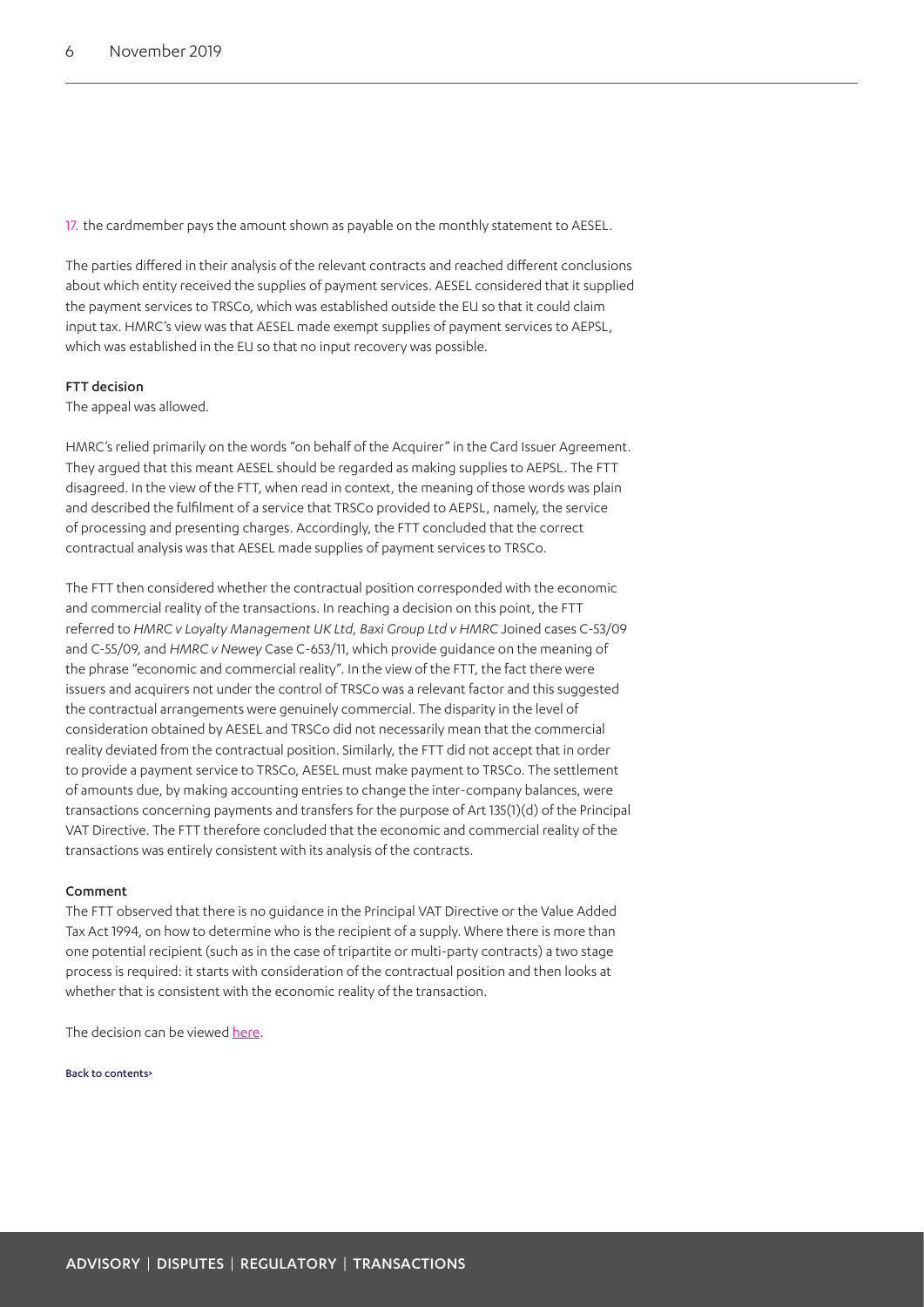## <span id="page-6-0"></span>*Lunar Missions* – single purpose vouchers and time of supply

In *Lunar Missions Ltd v HMRC* [2019] UKUT 298 (TCC), the Upper Tribunal (UT) has held that a company which had offered rewards in the form of "single purpose vouchers", within the meaning of paragraph 7A, Schedule 10A, Value Added Tax Act 1994, to supporters of its crowd-funded project, had made a taxable supply for VAT purposes when the vouchers were issued.

#### Background

Lunar Missions Ltd (Lunar) raised funds for a project through a crowd-funding platform called "Kickstarter". On the platform, the creator of a project, such as Lunar, would seek supporters for its project. The creator might also offer rewards to supporters who pledge funds for its project.

Lunar's project was to send an unmanned robotic landing module to the South Pole of the moon. During the crowd funding phase, Lunar offered supporters a range of "rewards" for pledges made to support the project, which included the right to space in the digital memory box (which would be buried on the moon by the spacecraft), if the project was successfully completed ie if the funding target was reached.

For the purpose of the appeal, the parties agreed that the FTT should proceed on the basis of a supply of a voucher for space in the digital memory box, which required a pledge of £60. A supporter who pledged could download a certificate or voucher which confirmed the amount they had pledged and that they were then entitled to a reward. It was not necessary for a person to hold a printed copy of a voucher to obtain a reward.

Lunar's campaign was successful and it obtained 7,297 supporters who pledged a total of £672,447, on or before 17 December 2014. At that point supporters became contractually obligated to pay the amount pledged, and once paid, Lunar became obliged to provide the rewards, subject to certain conditions set out on its website.

HMRC considered that Lunar had made a supply to its supporters at the time at which the pledges made by supporters became unconditional and Lunar received payment, whereas Lunar contended that the supplies would only take place when the digital or physical space in the capsule would be provided. The issue was therefore the time of the supplies made by Lunar.

The FTT agreed with HMRC that the vouchers were "single purpose vouchers" redeemable for only one type of service and the time of supply was the time at which the voucher was issued. Lunar's appeal was dismissed and it appealed to the UT.

#### UT decision

The appeal was dismissed.

Lunar challenged the FTT's decision on the basis that the FTT had failed to give adequate reasons for its conclusion and that that failure was an error of law. In the view of the UT, it was implicit in the FTT's decision that it reached its conclusion on the basis that if the vouchers were single purpose vouchers, the supply was made at the time at which the vouchers were issued because the supply of services was performed at that time (within section 6(3), Value Added Tax Act 1994) and no error of law was made. Even if that had not been the case, the UT confirmed it would have remade the decision and reached the same conclusion as the FTT for the following reasons.

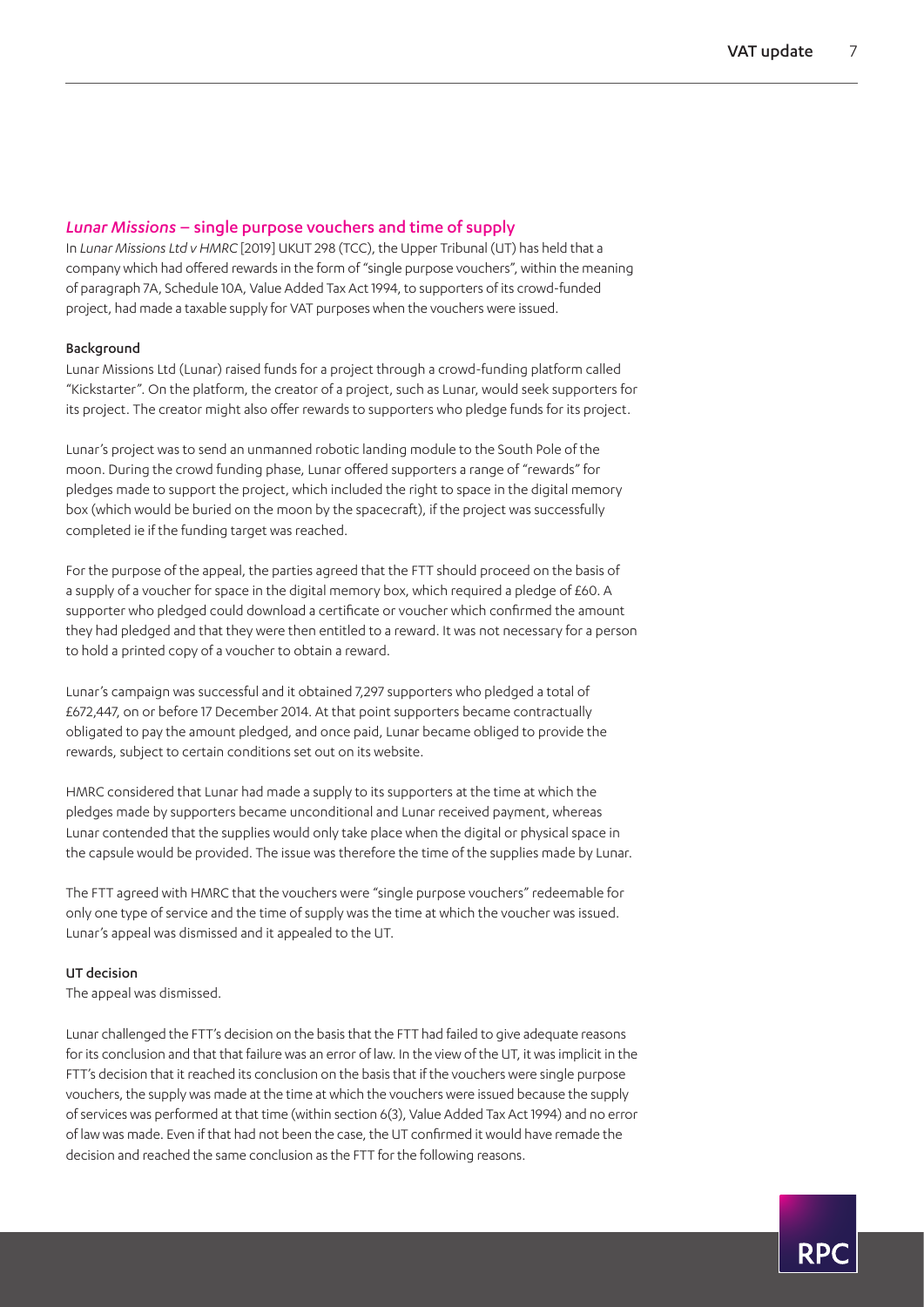The UT considered the interaction between section 6 and Schedule 10A, Value Added Tax Act 1994. From the wording of the legislation it was clear that, if the vouchers fell within paragraph 7A, Schedule 10A, the operative provisions of Schedule 10A do not apply. The timing of the supply must therefore be determined by reference to general VAT principles.

Applying the principles identified in *Lebara* C-520/10, the starting point was to consider whether the crowd-funding exercise involved a supply of services. A legal relationship was found to have been created between Lunar and its supporters in which Lunar agreed to provide rights to digital and/or physical space in the capsule and the supporters agreed to pay the price. The UT also found there was reciprocal performance between Lunar and the supporters who pledged funds.

The UT also considered the subject matter of the supply. It was accepted by Lunar that the issue of the vouchers fell within paragraph 7A. It followed that when Lunar issued the vouchers to the supporters, it provided them with all that was necessary to obtain the supply of services. At that point, it made the supply.

The UT agreed with FTT that a supply took place when the vouchers were "issued" ie the time at which a supporter became contractually obliged to make payment.

#### Comment

The VAT provisions relating to face-value vouchers were amended by Finance Act 2019, with effect from 1 January 2019 (to implement an EU Directive on the VAT treatment of vouchers). This case was not affected by the changes but it highlights the difficulties of applying the previous provisions and a widening of the definition of 'single purpose voucher'.

The decision can be viewed [here.](https://assets.publishing.service.gov.uk/media/5d9ca0abe5274a5a3787dfb9/Lunar_Missions_Ltd_v_HMRC.pdf)

#### [Back to contents>](#page-0-0)

# *Donnelly* – no inaccuracy penalty if input VAT claimed for non-existent supplies

In *Laurence Donnelly v HMRC* [2019] UKFTT 655 (TC), the FTT has held that no inaccuracy penalties were due for over-claimed input VAT as there had been no supply and therefore the over-declaration of output VAT meant that the potential lost revenue was nil.

#### Background

Korum Wholesale Trading Ltd (Korum), of which Mr Donnelly was the only director, purportedly resold goods. HMRC began to investigate Korum's activities and concluded the supply to Korum was connected to a fraudulent evasion of VAT by Korum's supplier, and that Korum, in the person of Mr Donnelly, knew of that connection. As a result, it decided that Korum was not entitled to input tax credit in respect of the input VAT on certain invoices issued by Beehive Wine Stores on the basis of the decision of the Court of Justice of the European Union in *Kittel v Belgian State* C-440/04.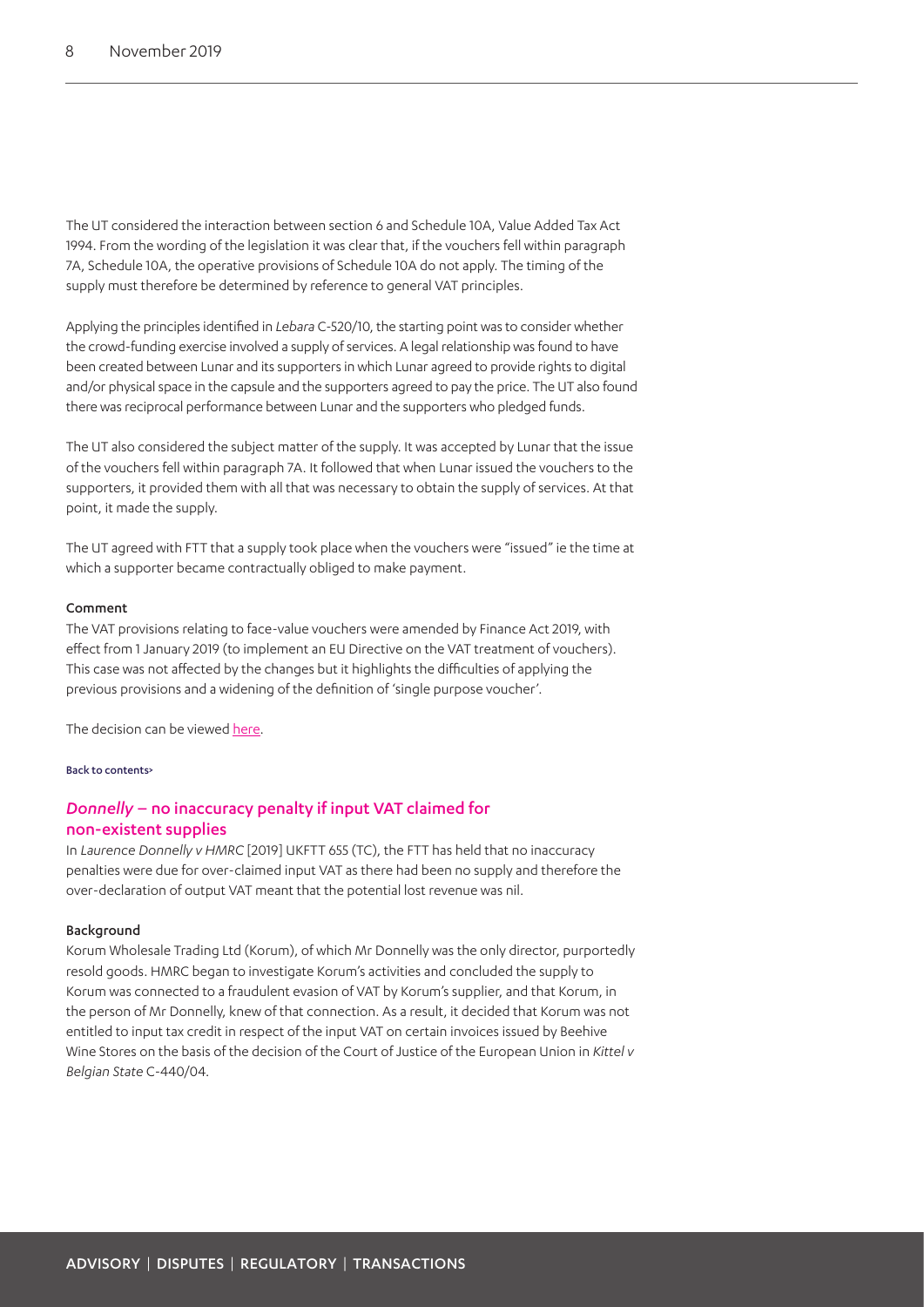HMRC then concluded that the consequent inaccuracy in the VAT returns (the claim for input tax under the invoices from Beehive Wine Stores) was deliberate and had been concealed. As a result, HMRC imposed a penalty on the company under Schedule 24, Finance Act 2007, of 95% of the amount of the input tax claimed.

HMRC also decided that the deliberate inaccuracy was attributable to Mr Donnelly and notified him under paragraph 19, Schedule 24, Finance Act 2007, that he was liable to pay 100% of the penalty. Mr Donnelly appealed the notice.

#### FTT decision

The appeal was allowed.

The FTT acknowledged the fraud and accepted that Mr Donnelly had known about it, but concluded that HMRC had not proved that the alleged transactions had occurred. As a result, if there was no supply, there was no potential lost revenue and the maximum amount of the penalty was therefore nil.

The FTT considered the proper construction of "deliberate" in paragraph 4(2), Schedule 24, Finance Act 2007. It echoed the view expressed by the Court of Appeal in *Tooth v HMRC* [2019] EWCA Civ 826, that where a person has submitted a tax return which he knows contains an inaccuracy, the return can be said to contain a deliberate inaccuracy even though the taxpayer did not intend to bring about an insufficiency of tax.

In reaching its conclusion, the FTT also considered the proper construction of "attributable" in paragraph 19(1) Schedule 24, Finance Act 2007. In the FTT's view, in the absence of a statutory definition, "attributable" should bear its ordinary meaning. Attributable means having responsibility for something else and, in the context of the attribution of a deliberate inaccuracy, carries with it a sense that the person to whom the action is attributed is in some way blameworthy. Where a person does something which causes an inaccuracy and causes it to be deliberate there is no doubt that the deliberate inaccuracy is attributable to him. Where he fails to do something, which permits the deliberate inaccuracy, or does or fails to do something which permits it, the position is more nuanced and in the FTT's view it is generally only where he knew or had a duty to know whether his action or inaction permitted the inaccuracy that, as a matter of ordinary understanding, one would say that the inaccuracy was attributable to him.

#### Comment

The FTT in this case adopted the Court of Appeal's analysis of "deliberate" in *Tooth*, in contrast to the position adopted by the FTT in *Leach v HMRC* [2019] UKFTT 352 (TC), where the FTT felt the *Tooth* analysis of "deliberate" was too wide when considering the imposition of penalties. In *Leach*, the FTT preferred the traditional approach to behaviour-based penalties which requires that the taxpayer must have knowingly provided to HMRC a document that contains an error with the intention that HMRC should rely upon that inaccurate document.

The decision can be viewed [here.](https://www.bailii.org/uk/cases/UKFTT/TC/2019/TC07430.html)